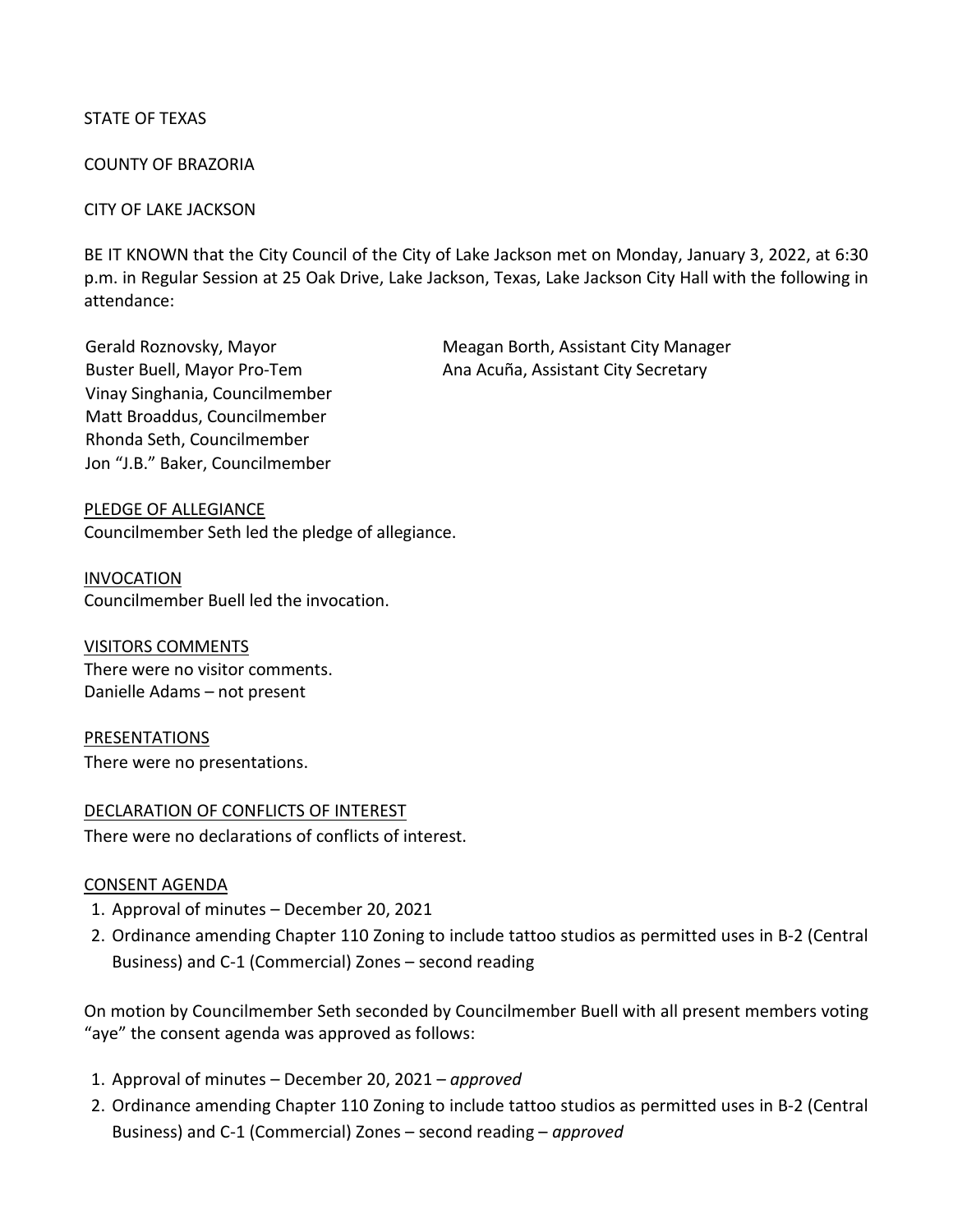Mr. Cantu will pick up a zoning letter on Tuesday morning at City Hall.

# DISCUSS AND CONSIDER AN ORDINANCE AMENDING CHAPTER 98 TRAFFIC TO DESIGNATE ROYAL OAK CIRCLE AS A NO PARKING ZONE DURING SPLIT SCHOOL ZONE HOURS – SECOND READING – SHERRI RUSSELL

Mayor Roznovsky shared that letters were sent out and phone calls were made to the Royal Oak Circle residents. Out of the eight residents, five were in favor of the *No Parking Zone* on Royal Oak Circle.

Councilmember Singhania asked how many were willing to have the signs erected in their yard. Mayor Roznovsky noted the letters that were sent to the residents included a map indicating where the signs would be placed. There was no objection received to the signage locations.

On motion by Councilmember Singhania seconded by Councilmember Seth with all present members voting "aye" the ordinance amending Chapter 98 Traffic to designate Royal Oak Circle as a *No Parking Zone* during split school hours was approved.

# AWARD CONTRACT TO TERRACON FOR MATERIAL TESTING FOR THE DOWNTOWN PHASE III PROJECT IN AMOUNT NOT TO EXCEED \$63,225 – SAL AGUIRRE

Mr. Aguirre stated this is part of the Downtown Phase III project and has been budgeted.

Councilmember Singhania asked if this was for asbestos testing. Mr. Aguirre stated this is for actual construction materials testing to ensure all materials stay within the specs that were called for.

On motion by Councilmember Buell seconded by Councilmember Baker with all present members voting "aye" the contract to Terracon for material testing for the Downtown Phase III project in an amount not to exceed \$63,225 was approved.

# AWARD CONTRACT TO TERRACON FOR CONSTRUCTION MANAGEMENT SERVICES FOR THE DOWNTOWN PHASE III PROJECT IN AN AMOUNT NOT TO EXCEED \$138,000 – SAL AGUIRRE

Mr. Aguirre stated in the past, this type of service has been done in-house. Because of the size of this project and safety aspects associated with projects of this magnitude, staff felt it necessary to bring in an outside source. This item was not budgeted, but after looking at the overall budget spreadsheet and the expenditure list available, staff believes there is enough money in the contingency item that is part of the budget that would cover this \$138,000 project.

Staff met with Terracon and combined both projects. Terracon is knowledgeable with this type of work. Mr. Herrera will be monitoring the contractor.

Terracon will provide one individual on site eight hours a day.

Councilmember Singhania noted this would change the risk management. Mr. Aguirre agreed.

Councilmember Seth asked if the \$138,000 was for the duration of the project. Ms. Russell said it would be for a certain amount of time. If more time is needed a change order would be completed.

Ms. Borth stated staff is most concerned about safety.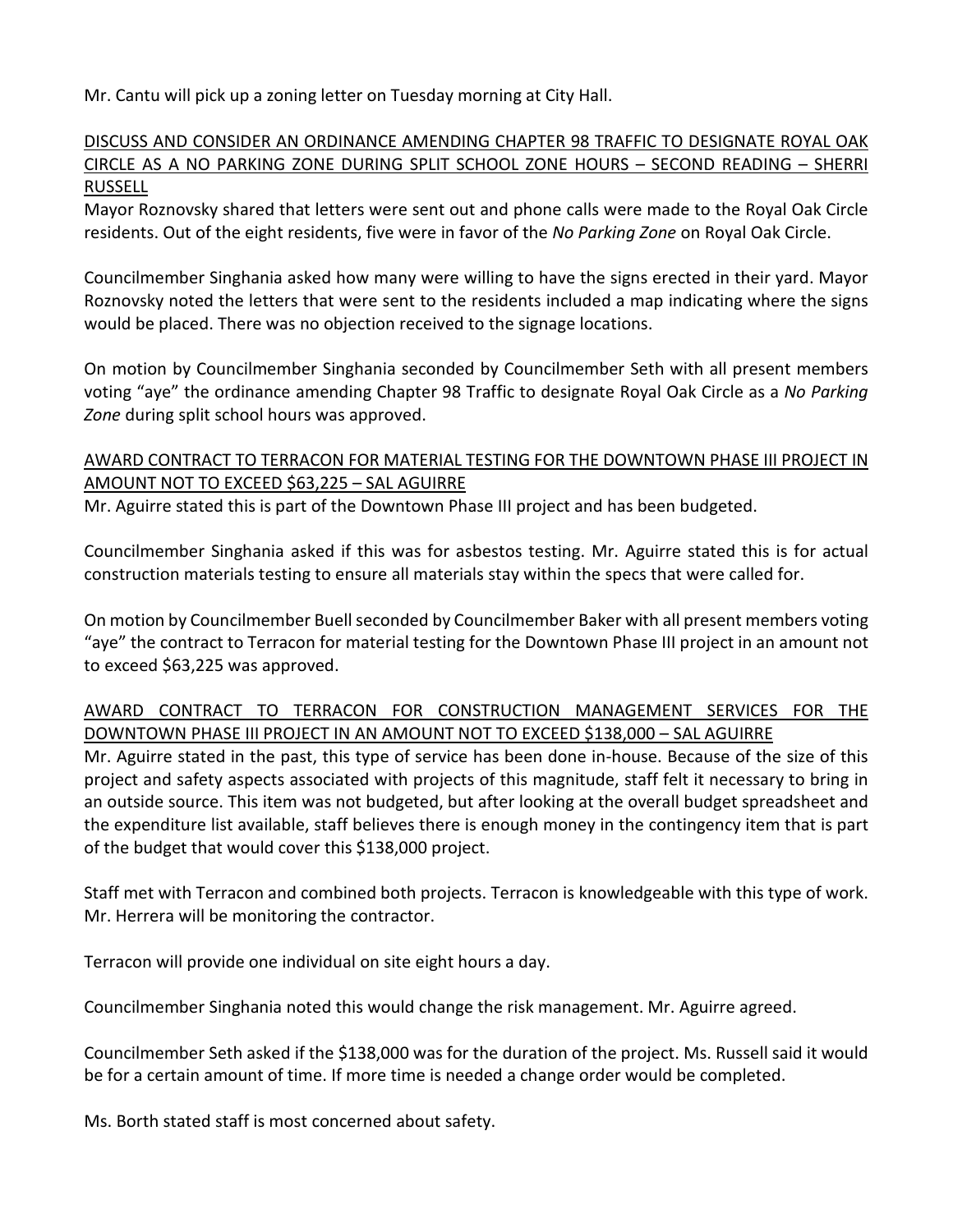Councilmember Buell asked if this would help with insurance. Ms. Borth stated it would not, but it would provide peace of mind.

On motion by Councilmember Broaddus seconded by Councilmember Singhania with all present members voting "aye" the contract to Terracon for construction management services for the Downtown Phase III project in an amount not to exceed \$138,000 was approved.

## CONSTRUCTION UPDATES

- a. Construction Funds Financial Update
- b. General Fund Projects
- c. Utility Fund Projects
- d. Bond Projects
- e. Downtown Phase III

Mr. Herrera gave a brief update on construction projects. He mentioned the projects have been slow due to the holidays. Azalea street is almost complete.

Ms. Borth stated the survey flags are going up for the Downtown Phase III projects. Work should begin relatively quickly.

Councilmember Baker asked about the concrete project coming up by the Municipal Court Building. Mr. Herrera informed council a state contractor is completing a government achievement award. Mr. Herrera shared the architect was not satisfied with the contractor's work habits so the project had slowed down. This has been resolved and the project should begin moving forward.

Ms. Borth went over the bond projects. She is working with the library on a timeframe of when the work can be completed. It is now finding the contractor that can do it during that timeframe. Ms. Borth shared that staff is looking at some flooring at the Rec Center and possibly doing these projects together.

Ms. Borth has been working with the businesses on the hold harmless agreement for the canopy project. Hopefully, signed agreements will be brought to the next council meeting on Tuesday, January 18<sup>th</sup>.

Nothing new to report for the Animal Shelter. This will come back when there are new developments.

### ITEMS OF COMMUNITY INTEREST

- Councilmember Broaddus wished everyone a Happy New Year.
- Robin Hyden announced there are still a few Daddy Daughter tickets available for the Valentine's Day Dance. The tickets are \$30 a couple/ \$ 10 for extra child. The dance is the Friday, February 11, 2022 at the Civic Center.

### ADJOURNMENT

There being no further business the meeting adjourned at 6:47 p.m.

These minutes read and approved this day of the same state of the set of the set of the set of the set of the s